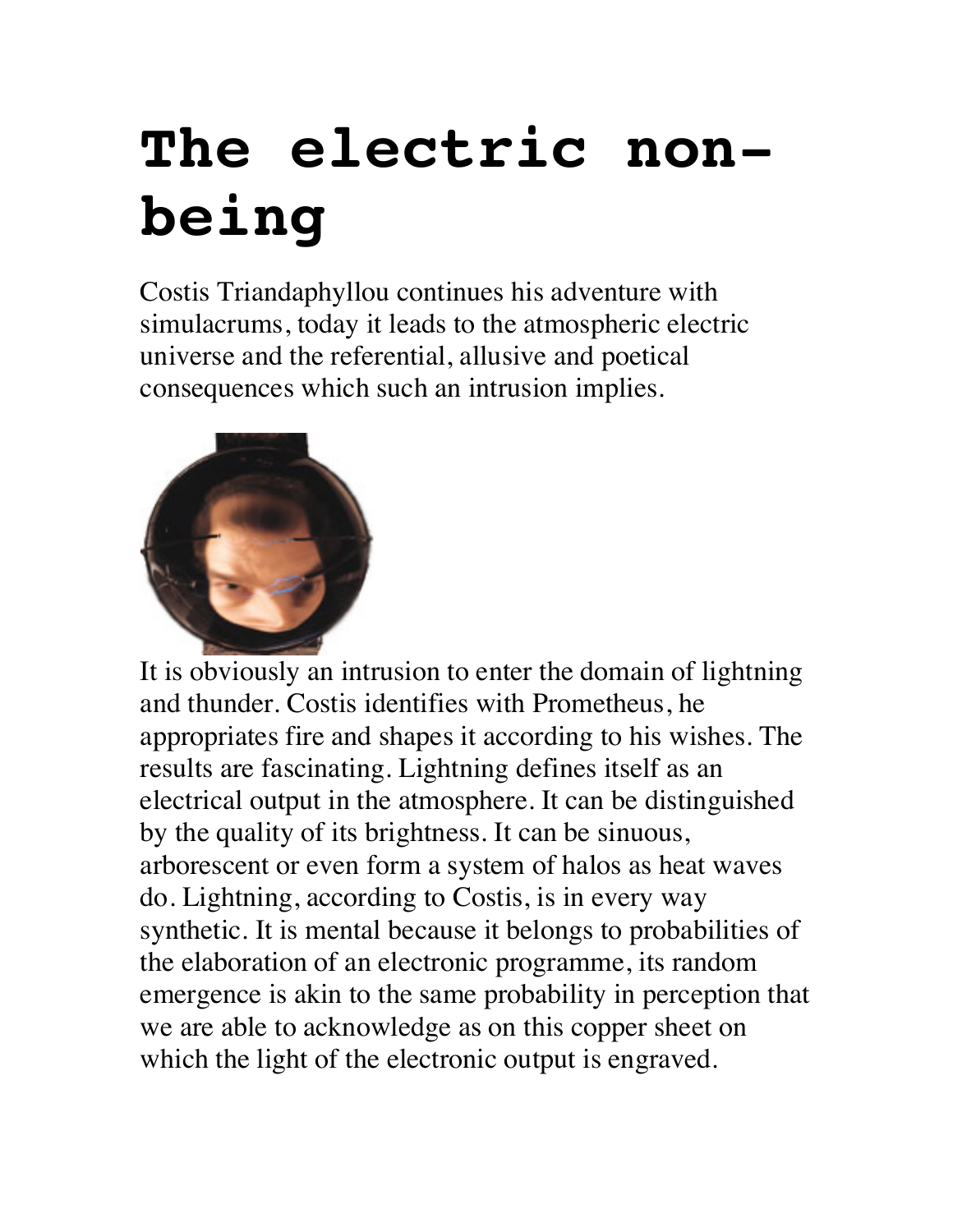The probability of the image is conceived by us as a demonstration of non-being - as opposed to being. According to Hegel's definition, non-being is the intermediate position between being and nothingness which relieves the hypertrophy of the "self" and creates a random openness to fanciful poetry, to rational speech.



LCostis' fantasy is always recuperated under the sign of 3=1. It is no longer simulacrums of faces that are challenged, but electric alternances. Costis' recent work called 3=1 stages linear elements forming with tremors a visual and illuminating trinity. Fantasy, is also an explosive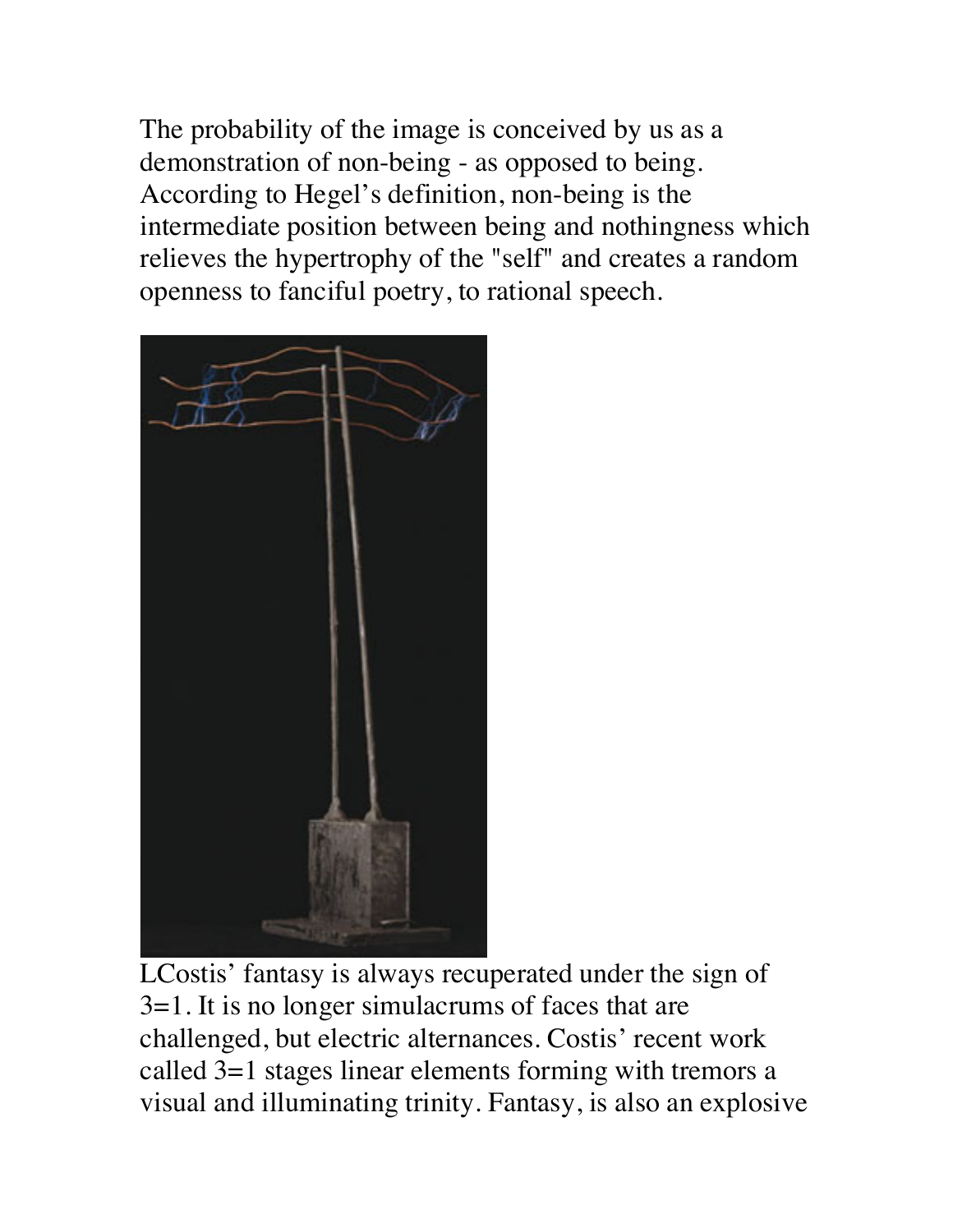game, a game with thunder, a game with all the spectacular elements in an ethereal fire. I think that Costis' behaviour is a profession of great modesty regarding the problem he is confronting. And in some way, this modesty identifies with a certain exorcism. The sky's anger doesn't start in vain and one doesn't risk playing with lightning for no reason. And I don't think that Costis - primary technology helped him tame lightning - draws a vain glory of it. I have never felt so strongly such respect toward manipulated energy containing such a fundamental discourse. Costis knows very well that he can overtake this energy from the sky and the cosmos to assimilate and integrate it in a poetical discourse. He also knows that he isn't the owner, he is only the inspired «renter» who acknowledges this invisible cosmic and nevertheless omnipresent energy that surrounds us. Being aware that energy is the basis of every expression of language and most of all the basis of all the criteria of definition, of sensitivity- acts autonomously.

This sensitivity which is ours, and the demonstration of our identity is only a minute part in cosmic energy. Once again it is lent to us, we don't own it. So we are responsible for that loan and it is the quality of responsibility in our awareness that Costis wants to underline permanently with the expression of his electrical language. I think there is in this attitude a great love of humanity, and a great hope regarding the great alchemy of the world with its redemption and salvation. According to traditional alchemy lightning occurs at the term of the igneous way, the determining element in the planetary salvation and the philosophers' stone, the demonstration announcing the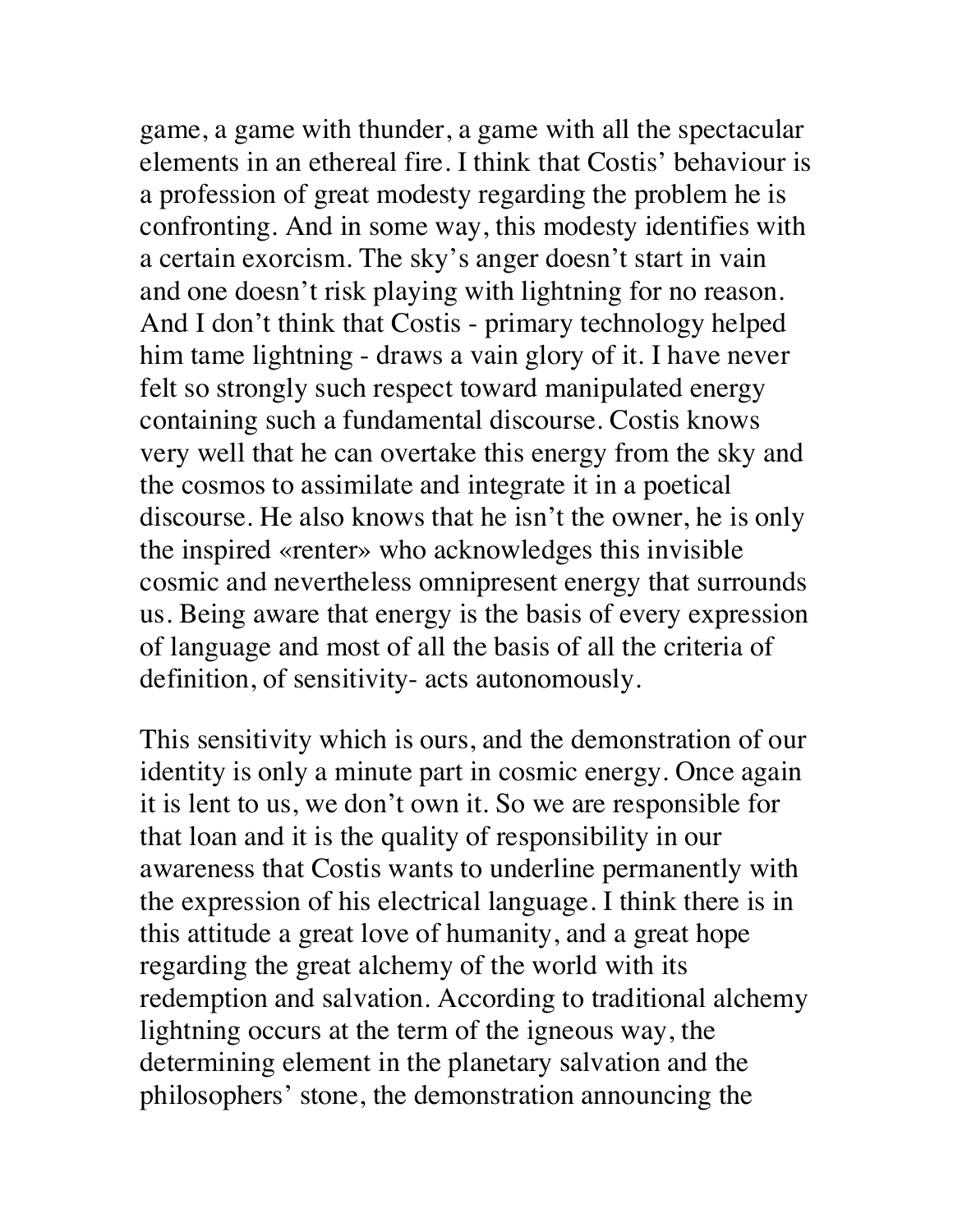catalysis by fire changing lead into gold and producing the world's final salvation. We are no doubt too rational as we only notice in this electric approach the search of a poetical and probably illusory Grail. But this kind of illusion is particularly necessary for us, it helps us live, without giving us false illusions of being better. All of Costis' exhibition appears as a great metaphor of energy. A metaphor with enough symbolical references for it to open on to a moral universe. A moral metaphor is a parable.



Costis' imagination is a double parable in the physical sense of the term : the brightness of lightning itself. And in a moral sense all these works resemble fables, and like all fabulous parables, they point to the morality of the being. This concept of being is not imposed on us in the name of good and bad manicheism, on the contrary it is left loose, as the process of a thought. This is so true that this recall to essential consciousness is a second degree recall which actually appears only with the photos of Costis' sculptures : these sculptures - which are concave mirrors on stems - are responsible for the electrical output, and what they reveal to a bare eye is lightning with linear winding accompanied by